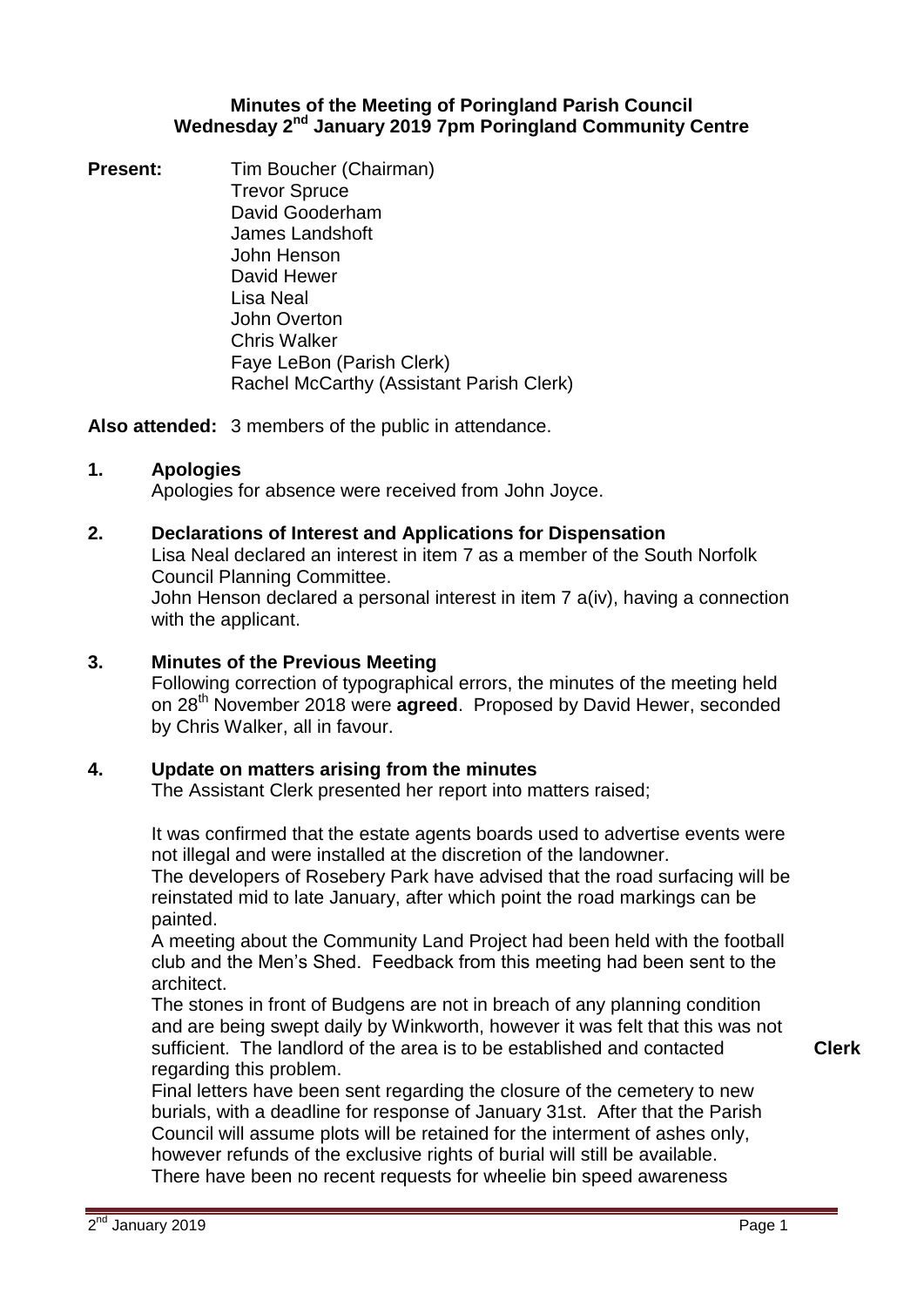stickers, therefore these are to be left in the foyer of the community centre for anyone to collect.

The solar light has yet to be delivered, but when it is received it will be installed in the teenage shelter.

David Gooderham advised that the response from South Norfolk Council about the lack of planning enforcement over the air source heating units at 4 Highland had been poor. This is to be escalated as, despite the new planning application being submitted, the lack of enforcement had been of detriment to the neighbouring property over an extended period of time. **Clerk**

# **5. Report from the Chairman**

The Chairman welcomed the new clerk to her first official meeting.

He reported that 74 children had attended the Princess Party held on 19<sup>th</sup> December. Nearly £100 profit was made and this was a successful community event.

The Jukebox Rogues Cabaret event on December 8<sup>th</sup> was very well received and a £640 profit was made.

# **6. Public Participation**

*Standing orders were suspended to allow members of the public to speak.*

### **a)** District Councillors

Cllr Neal reported that the new Managing Director of the combined district councils of South Norfolk and Broadland, Trevor Holden, had started in his role today. Organisation of senior staff is to be discussed at the full council meeting on  $14<sup>th</sup>$  January.

'Pick and Mix' Bitesize learning packages have been put together for community groups. The first session is to be held on  $31<sup>st</sup>$  January at the Cock Inn in Diss, and will cover 'How to get more volunteers and keep them'. Another 'ping' initiative has been launched with grants of up to £100 being made available for community outdoor table tennis tables.

A planning agents forum has been held, with the new NPPF being discussed. In this new framework, 10% of all affordable housing allocations now have to be for affordable rent (it was established that in South Norfolk this would be 10% of the 28% agreed affordable housing contribution). Two bedroom affordable flats were being discouraged and there will no longer be a requirement for 'pepper potting' of affordable housing.

The new calculation for the five year housing land supply is imminent, however there is a level of confidence that South Norfolk will still retain their five year supply.

Chris Walker queried the recent leaflet from South Norfolk Council detailing the forthcoming bin collection dates. All dates were on a Thursday as usual, with the exception of the dates in October which were a Tuesday. Cllr Neal is to raise this, but it was suspected that this was a typographical error.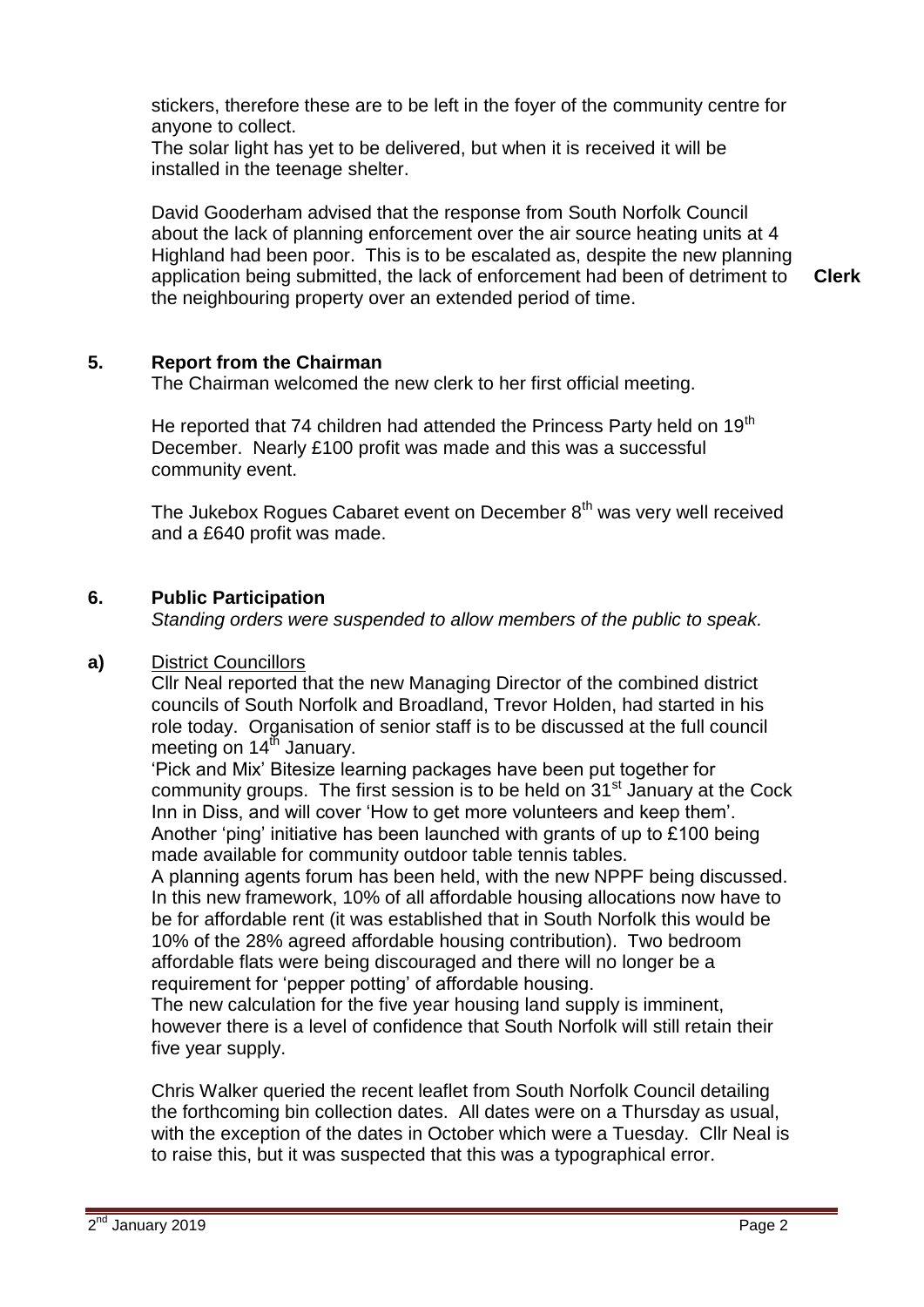**b)** County Councillor

Cllr Thomson had given his apologies for the meeting, but had forwarded a report to the Clerk. This is to be circulated to councillors. **Clerk**

**c)** Public Participation

There was no comment from the public.

James Landshoft wished all in the room and happy and prosperous 2019

*Standing orders were reinstated. Lisa Neal left the meeting and observed from the public area.*

#### **7. Planning**

- **a)** Applications Received
- **i)** 2018/2725 Land North of Stoke Road: Proposed non-illuminated 5 no. Signs and 5 no.Flags

Trevor Spruce had visited the site and obtained clarity on where the proposed signs and flags were to be situated.

It was **agreed** to recommend approval for this application with conditions applied so that the flags would be removed if noise resulting from movement of the flags became a nuisance to residents of neighbouring properties. **Clerk**

The Clerk is to check whether the signage for the show home has planning permission. **Clerk**

- **ii)** 2018/2734 1 Norwich Road: Side extension and car ports Trevor Spruce had viewed the plans and visited the site. It was **agreed** to make no comment regarding the application. **Clerk**
- **iii)** 2018/2223 4 Highland: Retain in situ the one air-to-air heat pump unit at ground level on front elevation; remove and relocate the existing air-to-water heat pump unit to ground level at the rear; and remove two existing air-to-air heat pump units and relocate one of those units to first-floor level on rear elevation together with installation of a barrier

John Henson had viewed the plans and visited the site. He raised continued concerns that 'Unit X' would likely cause a noise nuisance to the neighbouring property. Similar concerns were raised about the other two units detailed in the application having adverse effects on the residents of the other two properties close to the applicant's property. There was also consternation over disregard for the previous refusal of the application. John Overton advised that South Norfolk Council's Environmental Health department had viewed the site and had assured that the decibel level from the units would be acceptable.

It was **agreed** that refusal of the application be recommended on the grounds, that there is no evidence in the revised plans that would mitigate the adverse effects of the noise from the units, which will ultimately be of detriment to three neighbouring properties. Unit X is certainly a commercial unit which is totally unsuitable to being installed on a domestic property, which is located within an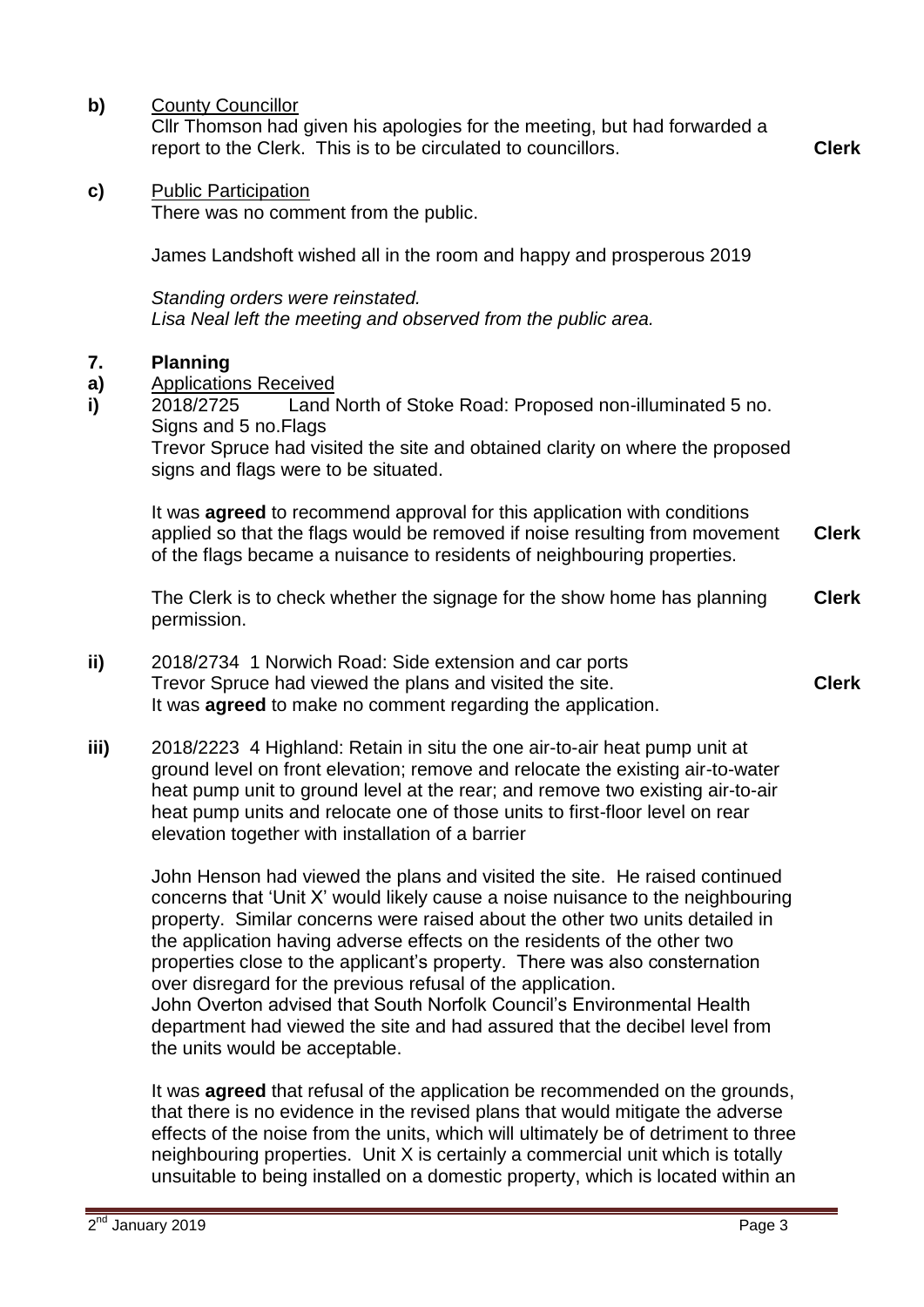estate of houses. Proposed by John Henson, seconded by James Landshoft, all in favour. **Clerk**

**iv)** 2018/2824 6 Greenacres Drive: Rear and side extension *John Henson took no part in the discussion of this item and abstained from voting.* 

David Gooderham had viewed the plans and visited the site.

Discussions occurred as to the loss of the garage, but it was established there remained sufficient car parking space.

It was **agreed** to make no comment regarding the application, proposed by David Gooderham and seconded by Trevor Spruce. All in favour.

**Clerk**

#### **b) Planning Decisions**

Planning decisions were noted as follows:

i.2018/2267 Land South West Of Sebald Crescent: Proposed new chalet bungalow and a log cabin annexe.

### **REFUSAL**

ii.2018/2370 5 St Marys Road: Proposed single storey extension to side of existing dwelling. Demolition of existing flat roof detached garage and erection of 1.8m fencing and gate.

## **APPROVAL WITH CONDITIONS**

iii.2018/2617 Evangelical Free Church, Carr Lane: Non Material Amendment following 2017/0047 – change to windows.

## **APPROVAL WITH NO CONDITIONS**

iv.2018/2652 Land South Of Stoke Road And West Of The Street: Non material amendment to 2017/0495 – alterations to internal layout, main body of house above plinth level changed from render to brickwork, window to Utility in side elevation changed to a door, window on half landing reduced in size and addition of high level roof light in roof slope to both sides of dwelling to plot 1.

# **APPROVAL WITH NO CONDITIONS**

#### **8. Correspondence and Consultations**

#### **a)** Pollination Corridor Presentation

A presentation was received from the Bergh Apton Conservation Trust regarding a potential 'B-Line' which is a network of pollinator friendly corridors. Presently there are none in Norfolk, but it was proposed to create one along the Chet Valley, on the provision that local support is received. Trevor Spruce queried whether there would be any additional financial commitment from the Parish Council should part of this conservation project be located on Parish Council land, to which it was responded that it was not anticipated that there would be any additional maintenance cost to what would already be budgeted if the area was just grassed. The Community Land Project plans were displayed to show an area provisionally allocated as a wetland nature walk. Other areas in the village were discussed for potential consideration for this project, as were other types of plants. The project was also noted as one that would be well supported by local bee keepers.

It was **agreed** to send a letter of support in principle for this project to the Bergh Apton Conservation Trust. **Clerk**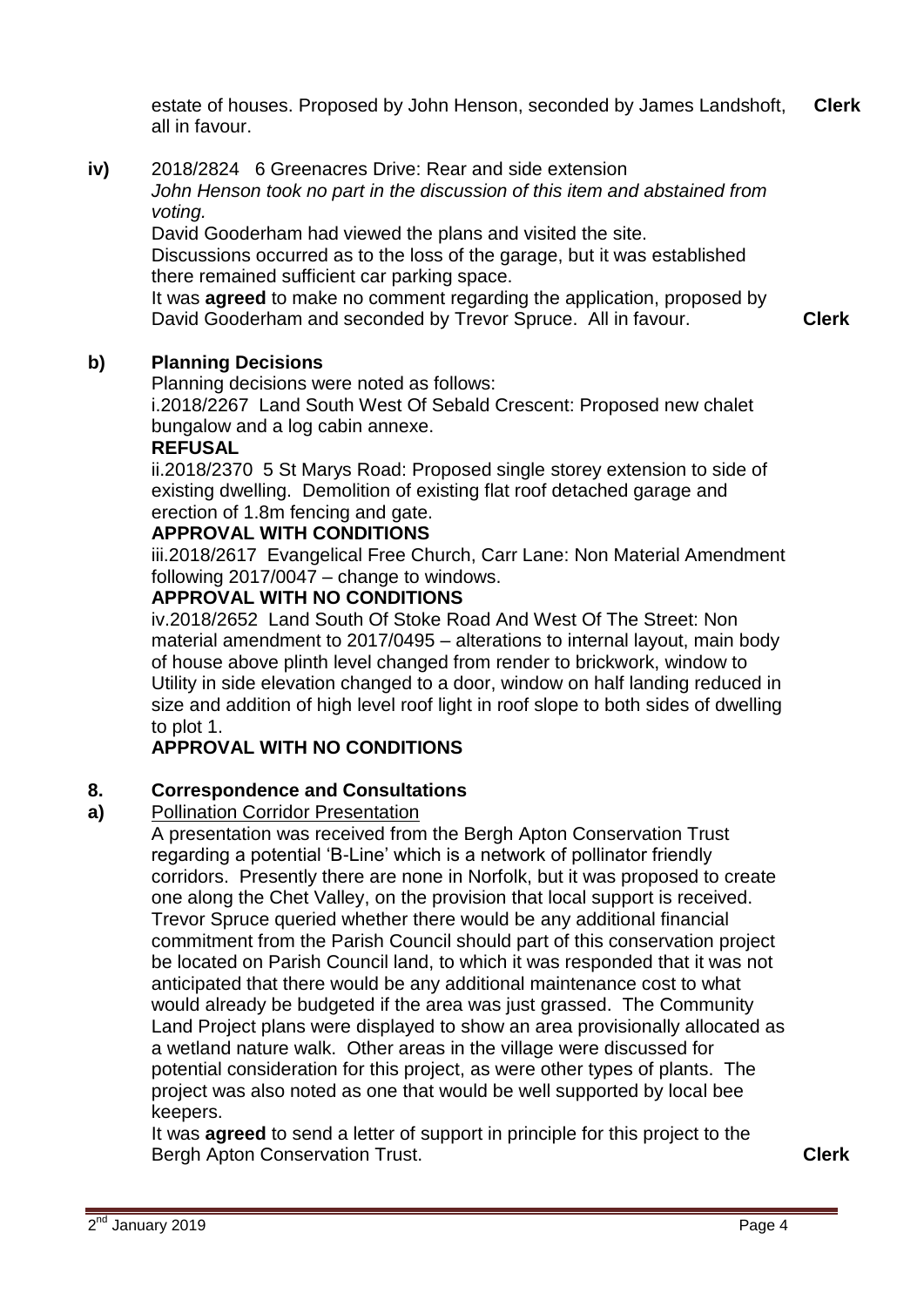# **b)** The Ridings/Devlin Drive Hedge

Correspondence had been received from the public about the lack of highway visibility being caused by a hedge on Devlin Drive, when over taking parked cars, causing a danger. Some councillors had experienced similar problems in this area. It was noted that the Highways Engineer had visited the site and advised that the lack of visibility was a natural incentive for people to stay within the 20mph speed limit. Discussions occurred as to whether the problem was the hedge or the parked cars. It was **agreed** to contact the local police and ask them to speak with the car owners who are parking in the dangerous position, and to ask the Highways Engineer to put his advice regarding the hedge in writing. .

**Clerk**

#### **9. Finance**

### **a)** Receipts, Payments, and Bank Reconciliation

The receipts, payments and bank reconciliation for November 2018 were presented and **noted**.

### **b)** Accounts for Payment

It was **agreed** to pay the following accounts. Trevor Spruce and Tim Boucher would authorise the payments.

| <b>Payee</b>                 | <b>Description</b>           | <b>Amount</b> |
|------------------------------|------------------------------|---------------|
|                              | <b>Staff Salaries</b>        | £4,730.52     |
| <b>HMRC</b>                  | <b>PAYE &amp; NIC</b>        | £1,229.55     |
| <b>Norfolk Pension Fund</b>  | <b>Pension Contributions</b> | £1,336.57     |
| BT                           | Telephone & Broadband        | £49.55        |
| Microshade                   | <b>Hosted IT</b>             | £217.62       |
| <b>Norfolk Copiers</b>       | Printing                     | £35.98        |
| <b>Total Gas &amp; Power</b> | Electricity                  | £855.58       |
| <b>ESPO</b>                  | Gas                          | £161.78       |
| Wave                         | Water                        | £282.18       |
| WorldPay                     | <b>Card Machine</b>          | £4.08         |
| R McCarthy                   | <b>Event Catering</b>        | £80.00        |
| <b>Norwich Electrical</b>    | <b>Electrical Repair</b>     | £130.96       |
| J Lawrance                   | Repair of Dishwasher         | £75.00        |
| The Alarm Company            | <b>Fire Alarm Servicing</b>  | £312.00       |
| Wave                         | Water                        | £198.63       |
| <b>South Norfolk Council</b> | <b>Premises Licence</b>      | £70.00        |
| Wave                         | Water                        | £16.03        |
| <b>Parker Planning</b>       | Consultant                   | £240.00       |
| Veolia                       | Waste                        | £74.23        |
| <b>Spruce Landscapes</b>     | <b>Grounds Maintenance</b>   | £945.00       |
| <b>Garden Guardian</b>       | <b>Grounds Maintenance</b>   | £1,059.29     |
| Garden Guardian              | Grounds Maintenance (July)   | £870.22       |
| Vortex                       | <b>Grounds Maintenance</b>   | £191.66       |
| <b>API Cleaning</b>          | <b>Relief Caretaking</b>     | £793.88       |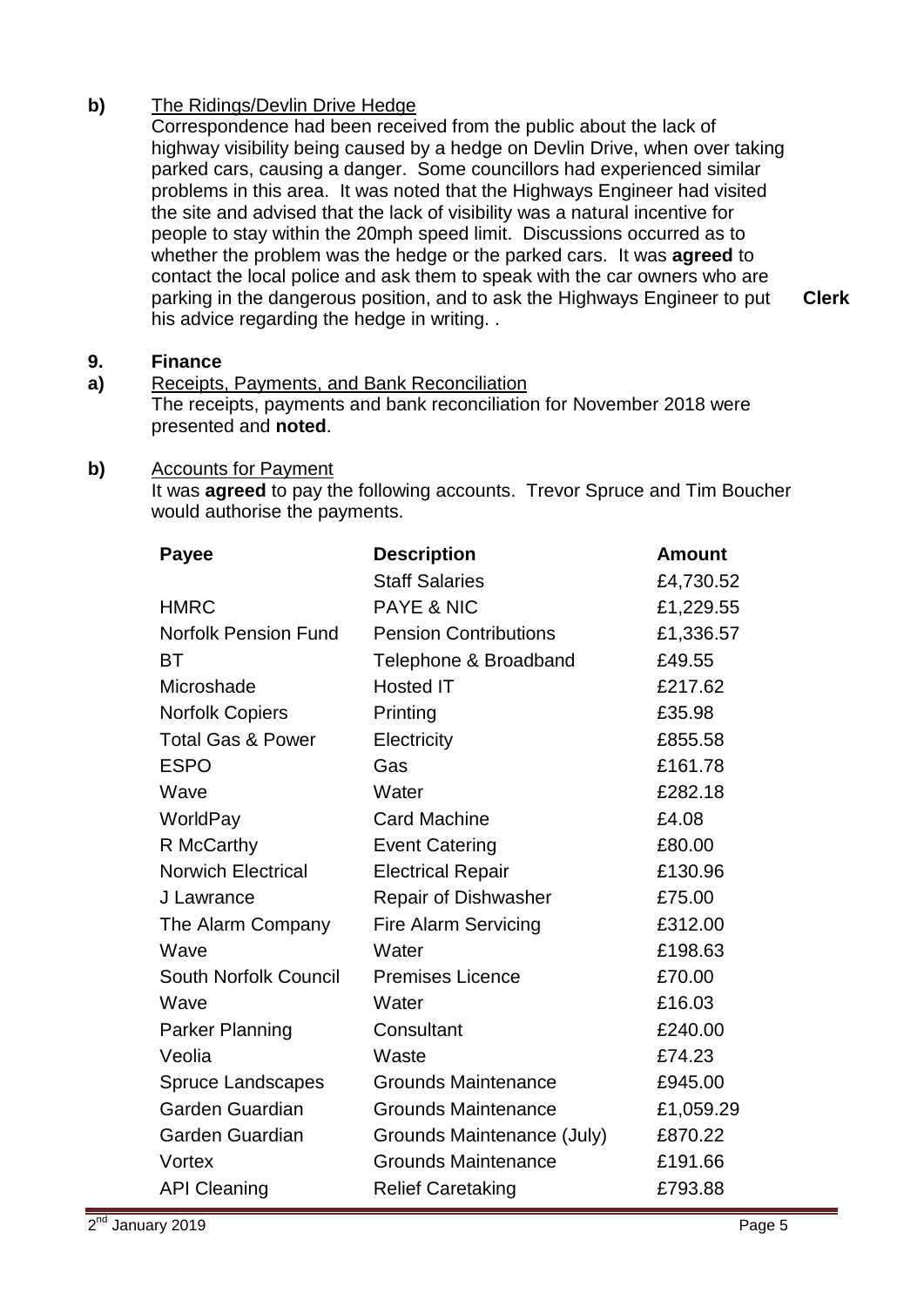|                              |                            | TOTAL: £15,660.76 |
|------------------------------|----------------------------|-------------------|
| R McCarthy                   | Petty Cash Top Up          | £72.21            |
| J and A Saunders             | <b>Window Cleaning</b>     | £200.00           |
| <b>Office Water Supplies</b> | <b>Water Cooler Rental</b> | £90.98            |
| <b>Hugh Crane</b>            | Repair of Floor Cleaner    | £273.13           |
| <b>Barclaycard</b>           | Bar / Event / Statt        | £1,064.13         |

### **10. Committees and Advisory Groups**

#### **a)** Finance & Governance Advisory Group

The report was presented by Chris Walker. The group had focussed upon the 2019/2020 budget and precept setting. It was **agreed** that additional staff hours would be required for the Neighbourhood Plan and this should be included in the budget.

*Trevor Spruce Left the Room Due to a Pecuniary Interest*

The following 2019 maintenance contracts were **agreed**:

**Community Centre –** Spruce Landscapes at £2,350 per annum Following a proposal from Chris Walker and a second from David Hewer, all in favour.

*Trevor Spruce Re-Entered the Meeting*

**Tree Works** – Eastern Tree Care at £4,750 per annum plus £320 for additional required works identified.

Following a proposal from Chris Walker and a second from John Henson, all in favour.

### **11. Other Matters**

**a)**  Budget and Precept Setting 2019/20

Chris Walker presented the budget which resulted in a precept of £166,235.54, Band D of £88.56 and a 4.98% increase, owing principally to the lack of shortfall grant available and loss of income due to the closure of the Cemetery to new burials

It was advised that South Norfolk Council had confirmed the tax base of 1877.

The budget included revised pay staff scales as recommended jointly by NALC and SLCC. It also included a £10,000 budget for unforeseen repairs to the community centre due to the age of the building, and an additional £8,500 for Neighbourhood Planning, the latter was **agreed** to be taken out of reserves.

David Gooderham raised concerns about £10,000 being precepted for the professional fees for a potential new cemetery, and would prefer this to come out of reserves. A vote was taken with the majority **agreed** that £5,000